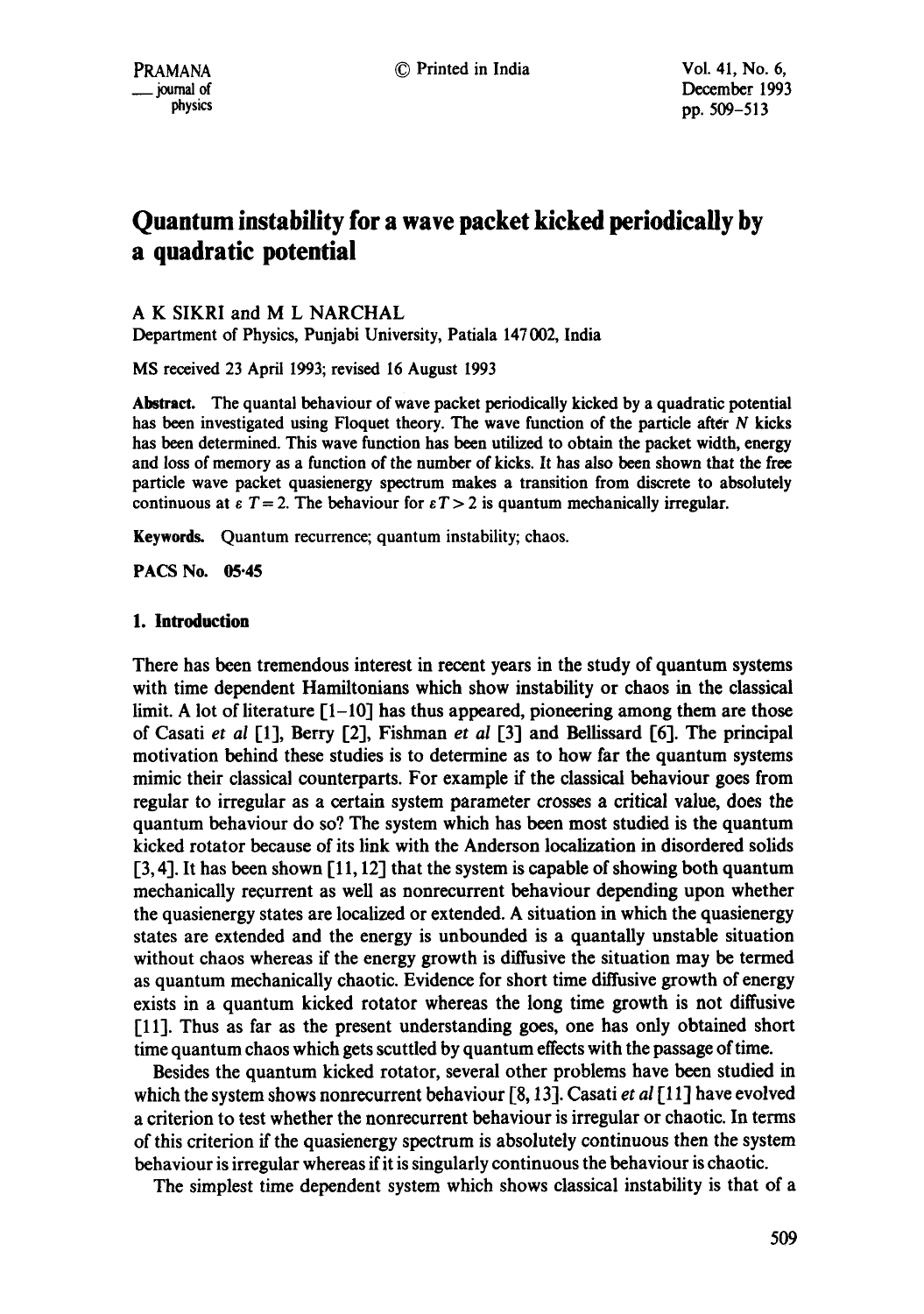#### *A K Sikri and M L Narchal*

free particle kicked periodically by a potential quadratic or higher in space. Classical studies of this problem have been reported by various workers [8,14, 15]. There is no exact quantum mechanical solution of this problem which gives a unified view of regular as well as irregular behaviour. This paper presents an exact analytical solution to this problem. In §2 we obtain the wave function of the particle after N kicks and utilize this wave function in  $\S 3$  to obtain the packet width, energy and loss of memory as a function of the number of kicks. The results are summarized in § 4.

#### **2. Wave function of a system after N kicks**

Consider a free particle of mass m described by the time dependent Hamiltonian

$$
H = H_0 + \frac{1}{2} m \varepsilon^2 x^2 \sum_{n} \delta(t - nT) \tag{1}
$$

where  $H_0 = p^2/2m$  is the free particle Hamiltonian  $\varepsilon$ , determines the strength of the kick and  $T$  is time of kick. The evolution of the system is governed by one step Floquet operator

$$
U = \exp(-(i/\hbar)H_0 T)\exp(-im\varepsilon^2 x^2 T/2\hbar). \tag{2}
$$

Following Blumel *et al* [13] this operator may be written as

$$
U = \exp(-iGT/\hbar) \tag{3}
$$

where

$$
G = \lambda \left[ \frac{p^2}{2m} + \frac{1}{2} m \varepsilon^2 x^2 + \frac{\varepsilon^2 T}{4} (xp + px) \right]
$$
 (4)

$$
\lambda = \sin^{-1}(r\epsilon T)/r\epsilon T, \tag{5}
$$

$$
r^2 = 1 - \varepsilon^2 T^2 / 4. \tag{6}
$$

Equation (6) shows that r is real if  $\epsilon T < 2$  whereas it becomes imaginary for  $\epsilon T > 2$ . Thus the spectrum of operator G will be determined by the value of  $\epsilon T$ .

Let  $|\psi_0\rangle$  be the wave function of the free particle at time  $t = 0$ . Then its wave function after  $N$  kicks is

$$
|\psi_N\rangle = U^N \quad |\psi_0\rangle. \tag{7}
$$

Using (3) it takes the form

$$
|\psi_N\rangle = \exp(-iNGT/\hbar) \quad |\psi_0\rangle. \tag{8}
$$

In the position representation it may be written as

$$
\psi_N(x) = \int_{-\infty}^{\infty} \langle x | \exp(-iNGT/\hbar) | x' \rangle \quad \psi_0(x') dx'.
$$
 (9)

We represent the free particle by the wave packet of width  $\sigma$  at  $t = 0$  by

$$
\psi_0(x') = \frac{1}{(2\pi\sigma^2)^{1/4}} \exp((-x'^2/4\sigma^2) + ikx').
$$
\n(10)

**510 Pramana- J. Phys., Vol. 41, No. 6, December 1993**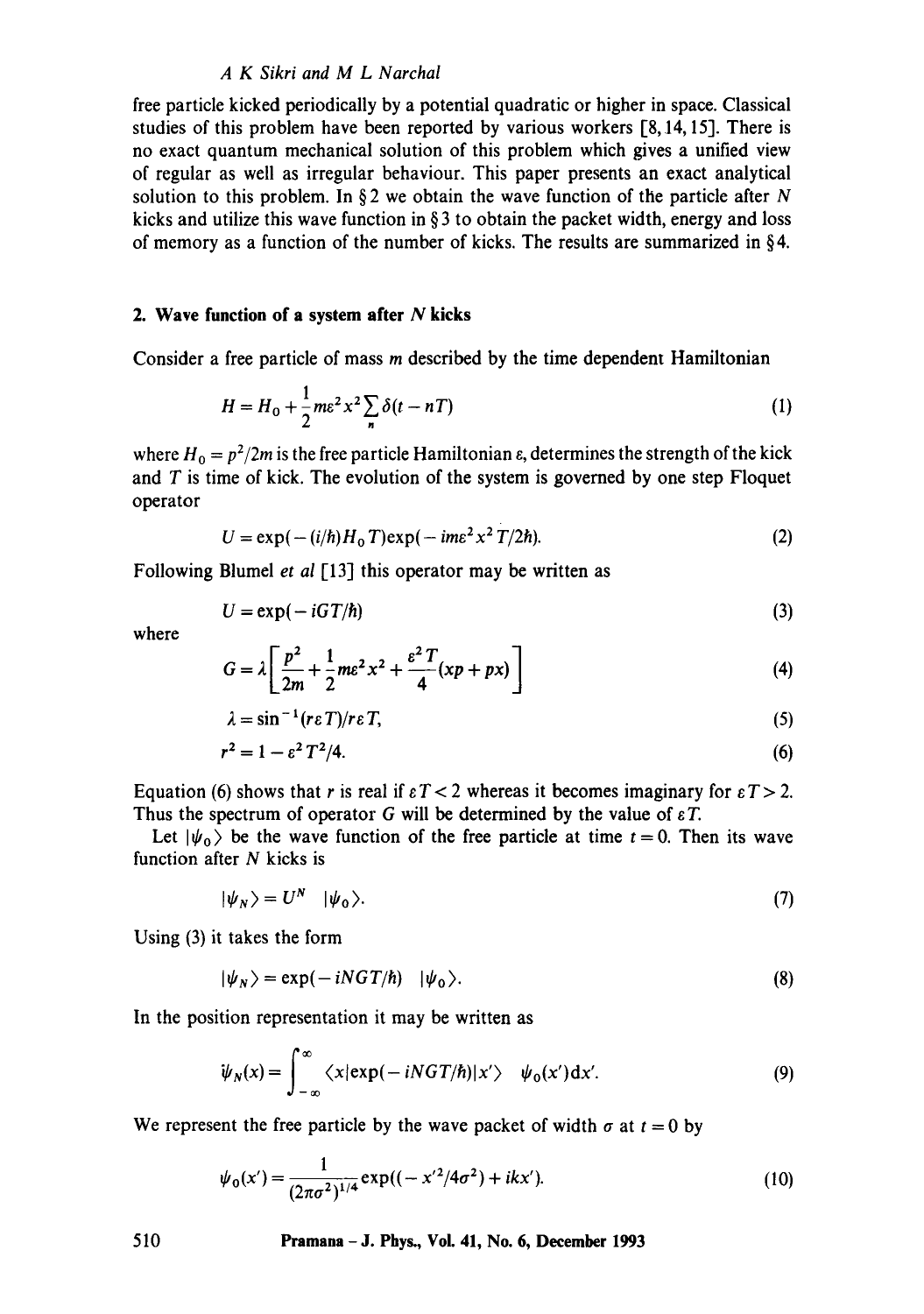## *Quantum instability of a periodically kicked wave packet*

Thus the expression for  $\psi_N(x)$  becomes

$$
\psi_N(x) = \frac{1}{(2\pi\sigma^2)^{1/4}} \int_{-\infty}^{\infty} \langle x | \exp(-iNGT/\hbar) | x' \rangle \exp(-x'^2/4\sigma^2) + ikx' dx'.
$$
\n(11)

This integral can be evaluated by proceeding on the lines adopted by Blumel *et al*  [13]. Thus the wave function after  $N$  kicks takes the form

$$
\psi_N(x) = \left(-\frac{v}{2\pi\sigma^2}\right)^{1/4} \exp\left\{(-\frac{1}{4\sigma^2})(vx^2 + (kvsin(\eta)x/br) + (k^2v\sin^2\eta/4b^2r^2)\right)\n\times \exp(-\frac{i(bdx^2 - (kav\sin(\eta)x/r) + \frac{1}{2}\tan^{-1}(4ab\sigma^2) - (k^2av\sin^2\eta/4br^2))}{(12)}
$$
\n(12)

where

$$
b = m\epsilon/2\hbar, \tag{13}
$$

$$
v = r^2 \left[ \frac{\sin^2 \eta}{16b^2 \sigma^4} + \left( r \cos \eta + \frac{\varepsilon T}{2} \sin \eta \right)^2 \right]^{-1}, \tag{14}
$$

$$
\eta = N \sin^{-1}(\epsilon r) \tag{15}
$$

$$
d = a(1 - v) - \varepsilon T, \tag{16}
$$

$$
a = r \cot \eta + \frac{\varepsilon T}{2}.
$$
 (17)

## **3. Packet width, energy and loss of memory**

The width of wave packet after  $N$  kicks is given by

$$
\delta_N = \left[ \langle x^2 \rangle_N - \langle x \rangle_N^2 \right]^{1/2},\tag{18}
$$

where  $\langle \ \rangle_N$  represents the expectation value with respect to wave function  $\psi_N$ . Using (12) it takes the form

$$
\delta_N = \frac{\sigma}{r} \left[ \frac{\sin^2 \eta}{16b^2 \sigma^4} + \left( r \cos \eta + \frac{\varepsilon T}{2} \sin \eta \right)^2 \right]^{1/2} . \tag{19}
$$

This equation shows that for  $\epsilon T < 2$  the width oscillates in time with frequency  $|\sin^{-1}(\epsilon r) f|/T$ . This is the manifestation of quantum recurrence. For  $\epsilon T > 2$ ,  $\eta$  becomes imaginary and  $\sin \eta$  and  $\cos \eta$  become isinh  $\eta$  and  $\cosh \eta$  respectively. So the width grows exponentially with time scale  $T/|\sin^{-1}(\epsilon rT)|$ . This may be compared with the natural spreading of the wave packet which takes place even in the absence of kicks. The natural width of the wave packet at any time t can be obtained be letting  $\varepsilon \to 0$ in (19). This gives

$$
\delta_0 = \sigma \left( 1 + \frac{\hbar^2 t^2}{4m^2 \sigma^4} \right)^{1/2},\tag{20}
$$

where  $t = NT$ . We observe that the increase of width is much faster in the presence of kicks as compared to natural spreading. This increase is determined by the product of kicking strength and time of kick.

## **Pramana- J. Phys., Vol. 41, No. 6, December 1993 511**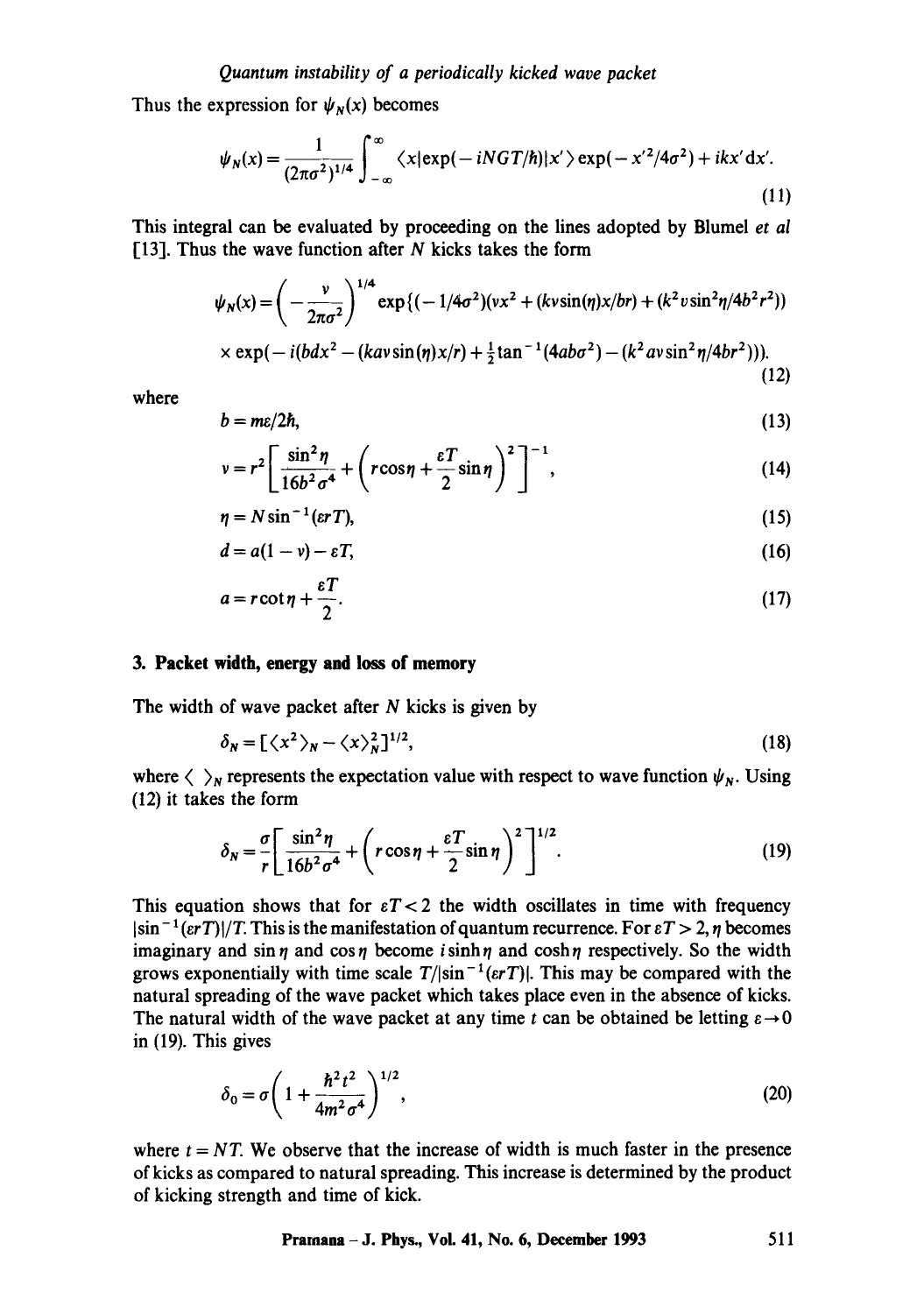## *A K Sikri and M L Narchal*

The energy of free particle after  $N$  kicks is given by

$$
E_N = \langle \psi_N | H_0 | \psi_N \rangle. \tag{21}
$$

**Using** (12) we obtain

$$
E_N = \frac{\hbar^2}{2m} \left[ \frac{v}{4\sigma^2} + \frac{2b^2 d^2 \sigma^2}{v} + \frac{k^2 \sin^2 \eta}{r^2} (av + d)^2 \right].
$$
 (22)

For  $\epsilon T < 2$ , the energy oscillates showing quantum recurrence whereas for  $\epsilon T > 2$ , the energy shows an exponential growth with a time scale proportional to the kicking strength.

The loss of memory after N kicks is determined by the absolute value of overlap integral  $\langle \psi_N | \psi_0 \rangle$ . That is

$$
C_N = |\langle \psi_N | \psi_0 \rangle|. \tag{23}
$$

Using (10) and (12) we obtain

$$
C_N = \left(\frac{4v}{(v+1)^2 + 8b^2\sigma^2 d^2}\right)^{1/4} e^{\beta},\tag{24}
$$

where

$$
\beta = \frac{k^2}{8D\sigma^2} \left[ \frac{v^2 \sin^2 \eta}{r^2} \left\{ (v+1) \left( \frac{1 - 8a^2 b^2 \sigma^2}{8b^2 \sigma^2} \right) - 2ad - \frac{D}{b^2 v} \right\} + \frac{2v \sin \eta}{r} (2a - \varepsilon T) - (v+1) \right].
$$
\n(25)

$$
D = \left(\frac{v+1}{4\sigma^2}\right)^2 + b^2 d^2. \tag{26}
$$

We find that  $C_N$  is a periodic function of N for  $\epsilon T < 2$  which shows that any loss of memory which may take place initially is subsequently recovered. This is again a manifestation of recurrence. For  $\epsilon T > 2$  we find that

$$
\mathcal{L}t \quad C_N = 0. \tag{27}
$$

The system completely forgets about its intial state with the passage of time.

The probability that the free particle makes a transition from initial state  $|p'\rangle$  of  $H_0$  to final state  $|p\rangle$  after N kicks is proportional to the square of the probability amplitude. That is

$$
P_{p' \to p} \propto |\langle p|U^N|p'\rangle|^2. \tag{28}
$$

For  $\epsilon T > 2$  the spectrum of U is continuous. In order that U possesses absolutely continuous spectrum [12] it is necessary that

$$
\mathop{\rm Lt}_{N \to \infty} P_{p' \to p} = 0 \quad \text{for all } p \text{ and } p'. \tag{29}
$$

Using (3) the expression for probability becomes

$$
P_{p' \to p} \propto |\langle p| \exp(-iNGT/\hbar)|p'\rangle|^2. \tag{30}
$$